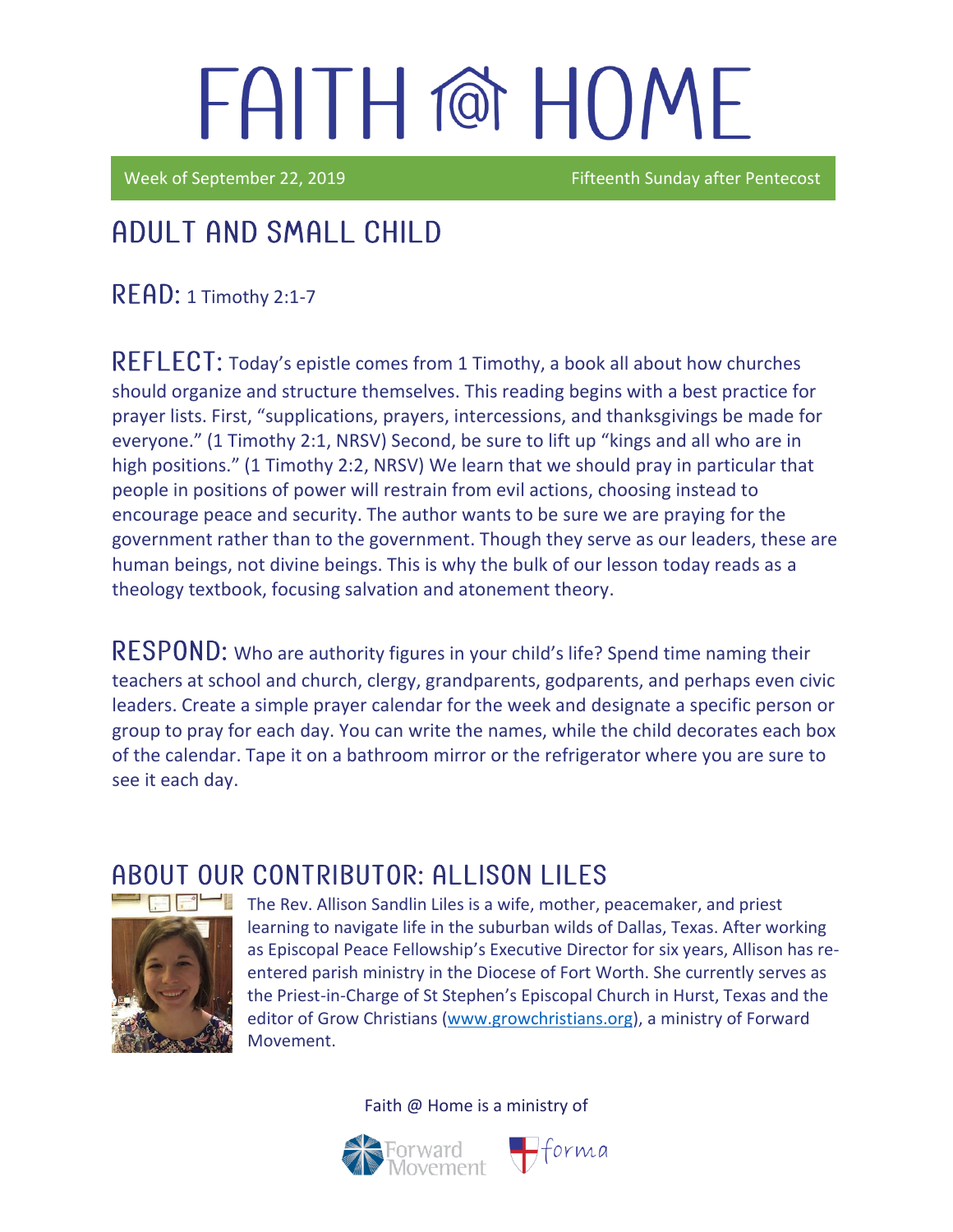i

Week of September 22, 2019 **Fifteenth Sunday after Pentecost** 

## Adult and elementary

READ: 1 Timothy 2:1-7

REFLECT: For what or whom do you pray? Maybe you pray for people who are sick or hurting. Maybe you pray for your family and friends. Maybe you pray for people in your community. You may pray for all of these people, and more. Our hurting world is in need of prayer!

In this passage from 1 Timothy, we are told to pray for everyone--not just people who we know well. We are told to do this because God's love is for everyone! Even if a person is unfamiliar, or we don't like or agree with them, they can still be on our hearts, and we should ask God to help and guide them. In today's world, it is sometimes hard to pray for people who we consider enemies, or with whom we don't agree. However, when do pray for those people, we are reminded that God's love and grace is for everyone, no matter who they are.

RESPOND: Grab some craft sticks (or even slips of paper will do.) On each stick (or slip of paper), write the names of people in our world for whom you should pray. Be intentional about naming people who you don't normally pray for, or people with whom you may not agree. Place the sticks (or paper) in a jar or cup. Each day, draw one of the sticks and say a prayer for the person you named.

### ABOUT OUR CONTRIBUTOR: VICTORIA HOPPES



Victoria Hoppes is the Camp Director at Waycross Camp and Conference Center and the Youth Ministry Coordinator for the Episcopal Diocese of Indianapolis. She has ministry experience with youth, family, and camping programs at both the parish and diocesan levels. She holds degrees from Texas Lutheran University and Luther Seminary. She also holds a certificate in Youth and Family Ministry from Forma's certificate program. You can follow Victoria on her website, [www.ministryincontext.com,](http://www.ministryincontext.com/) or on social media (@vlhoppes).

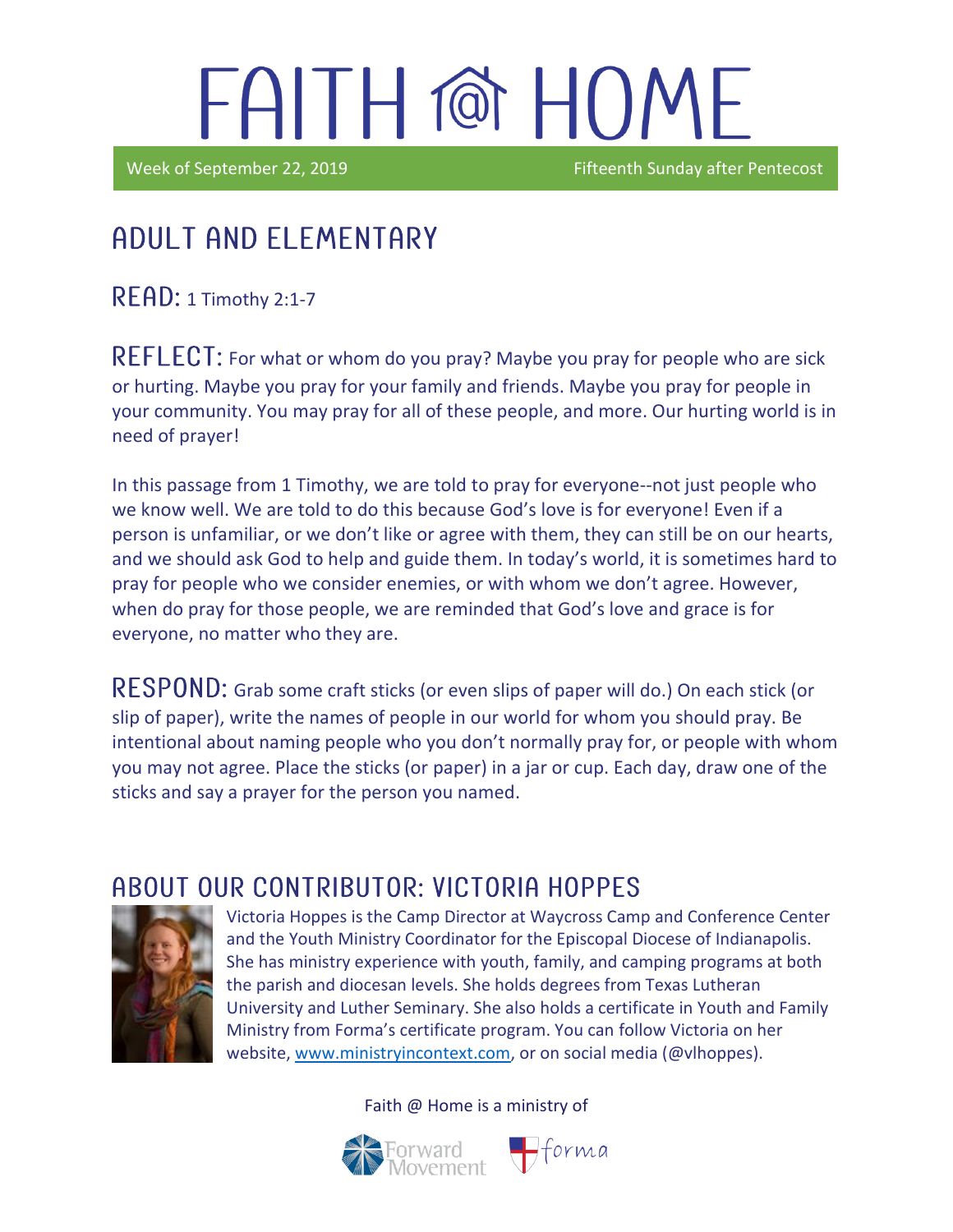Week of September 22, 2019 **Fifteenth Sunday after Pentecost** 

## Adult and youth

 $READ: 1$  Timothy 2:1-7

in the contract of the contract of the contract of the contract of the contract of the contract of the contract of the contract of the contract of the contract of the contract of the contract of the contract of the contrac

REFLECT: In Paul's letter to his mentee, Timothy, he is focused on two discussion points. The first is about prayer for everyone, not just people who we like or admire. Paul encourages us to pray for everyone, specifically our leaders and those in high positions. Paul was writing this during a time period when Christians were persecuted by the Roman Empire, and Paul asks for prayers for those leaders which, hopefully, would lead to peaceable lives for fellow Christians. Then, the passage focuses on a theological reflection about God and Jesus, similar to what we say in the Nicene Creed. Paul finishes by saying he was appointed as a herald and a teacher of the Gentiles (non-Jewish) in the Christian faith.

In a modern context, Paul's urging for prayers for everyone is not only beneficial for those people, but those prayers are beneficial for us. They reconnect us with God, help to soothe us in times of stress, and provide opportunities to learn more about God. Comparing the Nicene Creed to Paul's theological reflection reminds us that there is only one God and Jesus was a human who served as a sacrifice for our sins.

RESPOND: Heard of an ACTS prayer (Adoration, Confession, Thanksgiving, Supplication)? Adorations are forms of praise, while Confessions are admitting to the ways we have pulled away from God and actions that have hurt others. Thanksgivings are the things we are thankful for or blessed with. Lastly, Supplications are the things we ask for God's influence in our lives. Write a prayer following this model and consider praying for everyone, including those who you may not think need your prayers.

### A BOUT OUR CONTRIBUTOR: WALL ACF BENTON



Wallace Benton serves as the Assistant to the Rector for Youth Ministries at St. David's Episcopal Church in Roswell, GA. He's been fortunate to have grown up in the Episcopal Church and became interested in youth ministry after volunteering with his former youth program after college. Wallace has worked diocesan retreats and activities such as New Beginnings and Happening. Currently, he is the lay director for New Beginnings in the Diocese of Atlanta. He is also a member of the Episcopal Youth Ministry in ATL podcast (which you should check out immediately!).